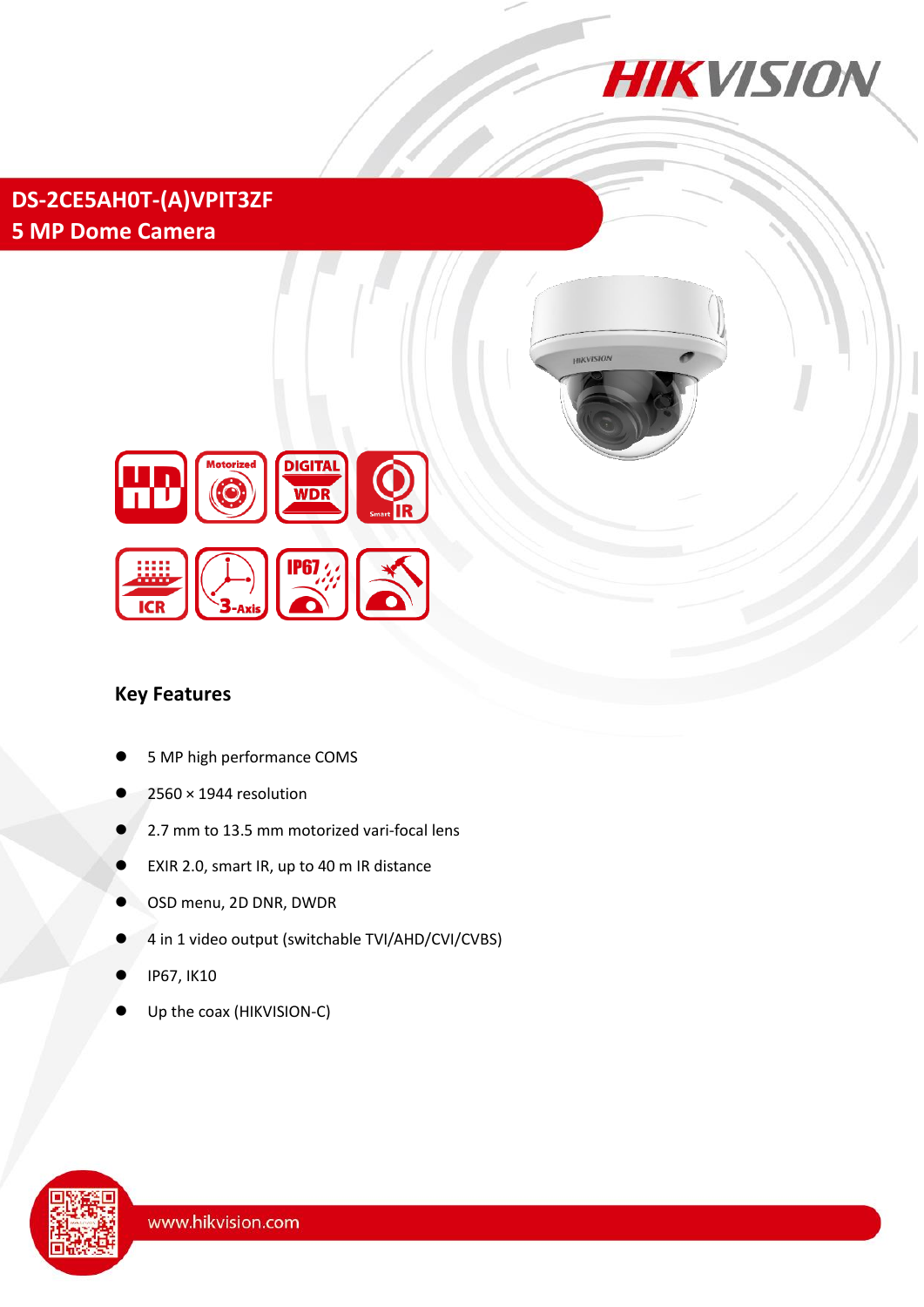

## **Specification**

 $\tilde{\bf{X}}$ 

| <b>Camera</b>                     |                                                                                                 |
|-----------------------------------|-------------------------------------------------------------------------------------------------|
| Image Sensor                      | 5 MP CMOS image sensor                                                                          |
| Resolution                        | 2560 (H) × 1944 (V)                                                                             |
| Min. Illumination                 | Color: 0.01 Lux @ (F1.2, AGC ON), 0 Lux with IR                                                 |
| <b>Shutter Time</b>               | PAL: 1/25 s to 1/50, 000 s                                                                      |
|                                   | NTSC: 1/30 s to 1/50, 000 s<br>2.7 mm to 13.5 mm motorized vari-focal lens                      |
| Lens<br>Horizontal Field of View  | 95.7° to 29.1°                                                                                  |
|                                   |                                                                                                 |
| Lens Mount                        | $\Phi$ 14                                                                                       |
| Day & Night                       | IR cut filter                                                                                   |
| Angle Adjustment                  | Pan: 0° to 355°; Tilt: 0° to 75°; Rotate: 0° to 355°                                            |
| Synchronization                   | Internal synchronization                                                                        |
| <b>Frame Rate</b>                 | PAL: 5 MP@20fps, 4 MP@25fps, 1080p@25fps<br>NTSC: 5 MP@20fps, 4 MP@30fps, 1080p@30fps           |
| <b>Menu</b>                       |                                                                                                 |
| AGC                               | Support                                                                                         |
| D/N Mode                          | Auto/Color/BW (Black and White)                                                                 |
| <b>White Balance</b>              | ATW/MWB                                                                                         |
| <b>BLC</b>                        | Support                                                                                         |
| DWDR (Digital Wide Dynamic Range) | Support                                                                                         |
| Functions                         | Brightness, Sharpness, DNR, Mirror, Smart IR                                                    |
| <b>Interface</b>                  |                                                                                                 |
| Video Output                      | 1 HD analog output                                                                              |
| Switch Button                     | TVI/AHD/CVI/CVBS                                                                                |
| <b>General</b>                    |                                                                                                 |
| <b>Operating Conditions</b>       | -40 °C to 60 °C (-40 °F to 140 °F), humidity: 90% or less (non-condensation)                    |
| Power Supply                      | 12 VDC ±15%, 24 VAC ±15%                                                                        |
| Power Consumption                 | DS-2CE5AH0T-VPIT3Z: Max. 4.4 W<br>DS-2CE5AH0T-AVPIT3Z: Max. 6.0 W                               |
| <b>Protection Level</b>           | IP67, IK10                                                                                      |
| Material                          | Metal                                                                                           |
| IR Range                          | Up to 40 m                                                                                      |
| Communication                     | Up the coax, Protocol: HIKVISION-C (TVI output)                                                 |
| <b>Dimensions</b>                 | $\emptyset$ 145 mm × 111.3 mm ( $\emptyset$ 5.70" × 4.37")                                      |
| Weight                            | DS-2CE5AH0T-VPIT3ZF: Approx. 815 g (1.80 lb.)<br>DS-2CE5AH0T-AVPIT3ZF: Approx. 860 g (1.90 lb.) |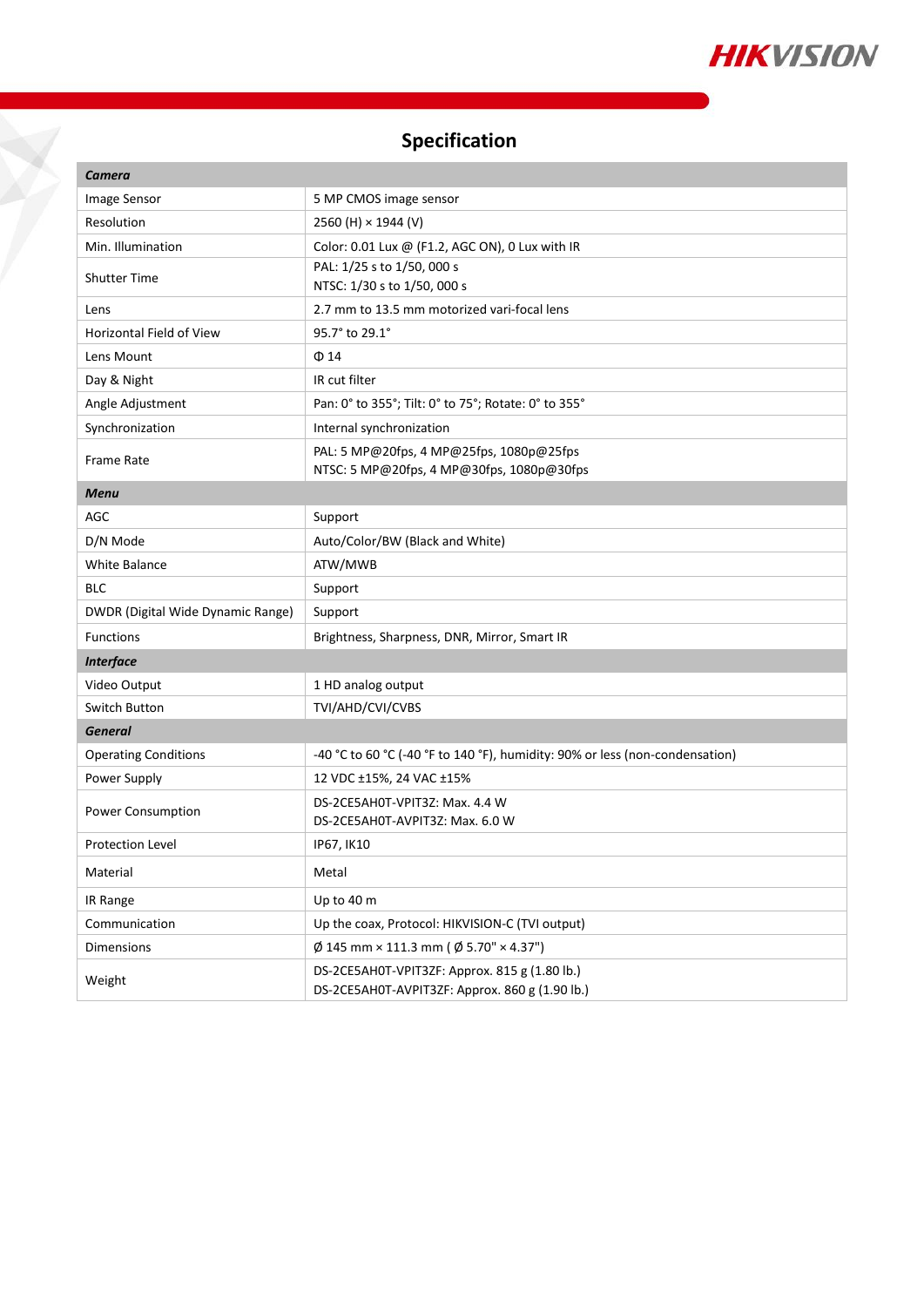

### **Order Model**

DS-2CE5AH0T-VPIT3ZF, DS-2CE5AH0T-AVPIT3ZF

### **Dimension**